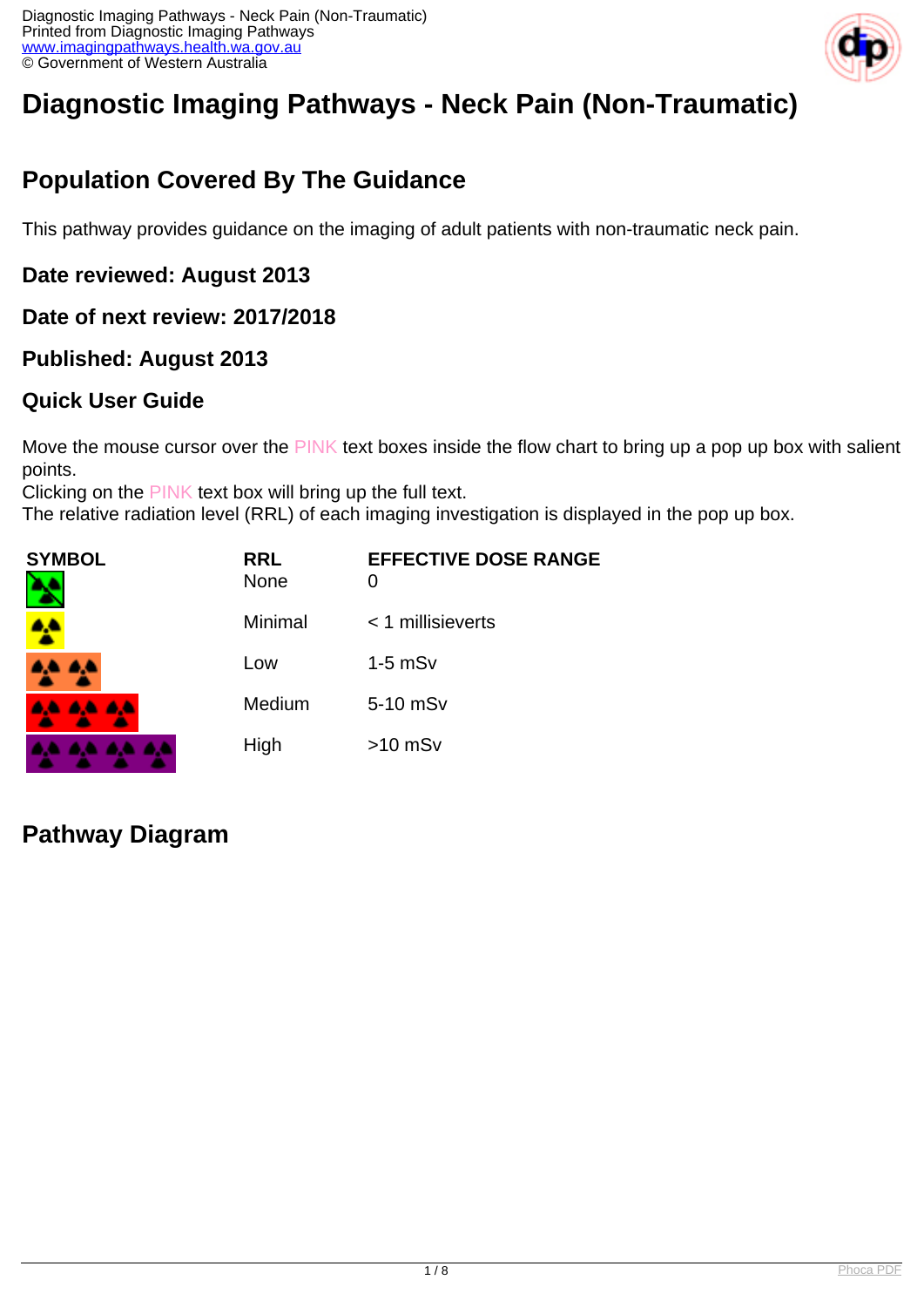Diagnostic Imaging Pathways - Neck Pain (Non-Traumatic) Printed from Diagnostic Imaging Pathways [www.imagingpathways.health.wa.gov.au](http://www.imagingpathways.health.wa.gov.au/) **CO** Government of Western Australia

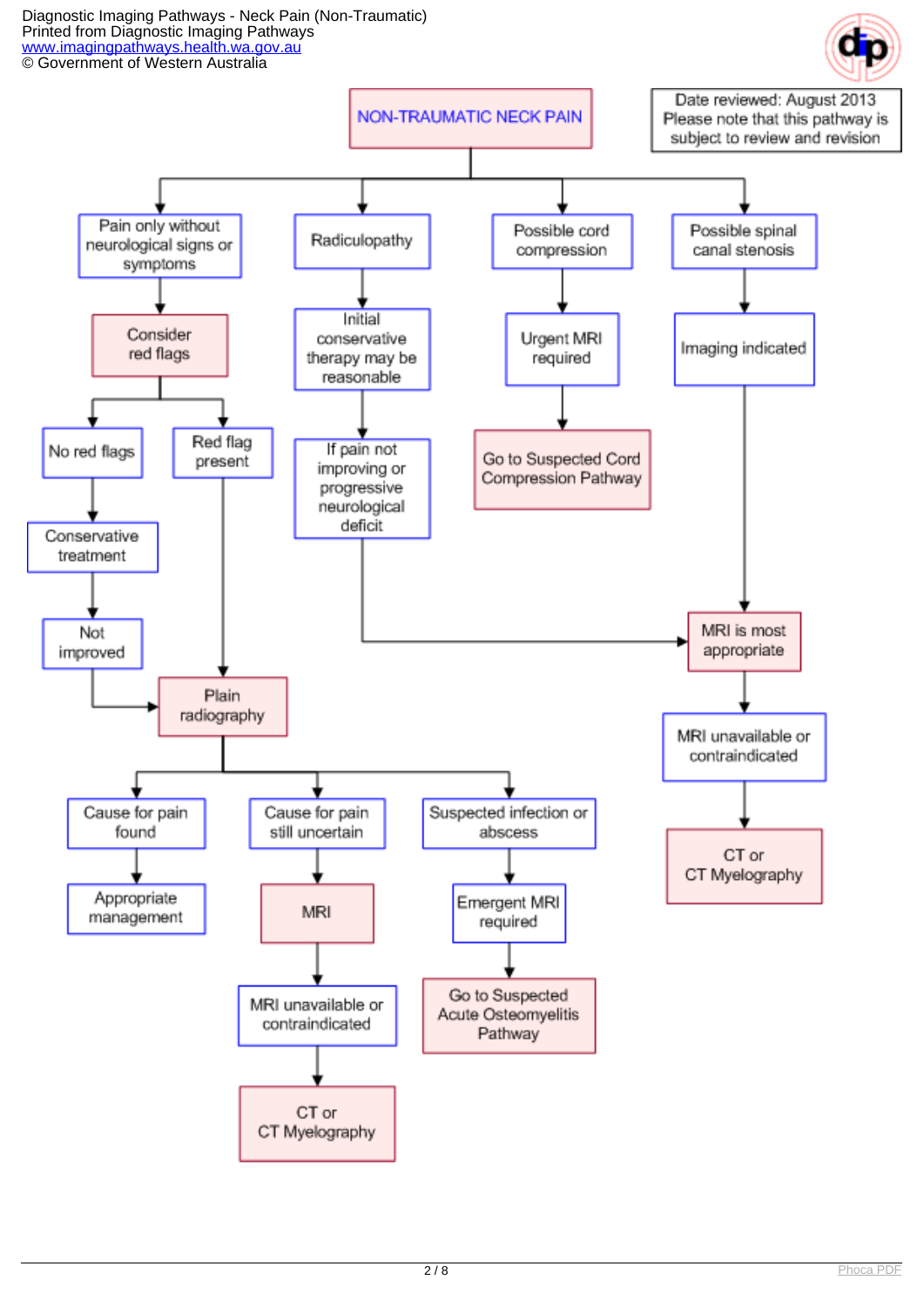

## **Image Gallery**

Note: These images open in a new page





Image 1a and 1b (Plain Radiograph): Degenerative changes are seen in the mid cervical spine most marked at C4,5,6 with anterior and posterior osteophytes and loss of disc height. There is marked collapse of the C6 vertebral body (arrow) with approximately one third loss of vertebral body height. There is no subluxation on flexion or extension.





## **Teaching Points**

- 'Red flags' that prompt imaging are signs and symptoms that suggest neurological conditions, infection, malignancy, fracture or haemorrhage and include the development of neurologic signs and symptoms, unexplained weight loss, fever, history of malignancy or immunosuppression, intravenous drug use, presence of a rheumatological condition, age > 50, severe headaches, dysphagia, nausea and vomiting
- The diagnostic yield of plain radiography for the assessment of non-traumatic neck pain is low
- If there are neurological symptoms or signs, MRI is indicated
- Multidetector CT or CT myelography are alternatives to MRI when it is contraindicated or unavailable

#### **Neck Pain**

- Neck pain is extremely common. It is the second most common musculoskeletal presenting complaint [1](index.php/imaging-pathways/musculoskeletal-trauma/musculoskeletal/non-traumatic-neck-pain?tab=References#1) and the twentieth most common overall presenting complaint [2](index.php/imaging-pathways/musculoskeletal-trauma/musculoskeletal/non-traumatic-neck-pain?tab=References#2) in the primary care setting
- The evidence base mainly studies imaging modalities in the evaluation of traumatic neck pain and whiplash-associated disorders, outside the scope of this review

## **Red Flags for the Investigation of Non-Traumatic Neck Pain**

- These clinical features may help to increase the yield of cervical spine radiography and have been adapted from criteria proposed for low back pain, as many risk factors are common to both presentations [3-5](index.php/imaging-pathways/musculoskeletal-trauma/musculoskeletal/non-traumatic-neck-pain?tab=References#3)
	- Constitutional symptoms e.g. fever, night sweats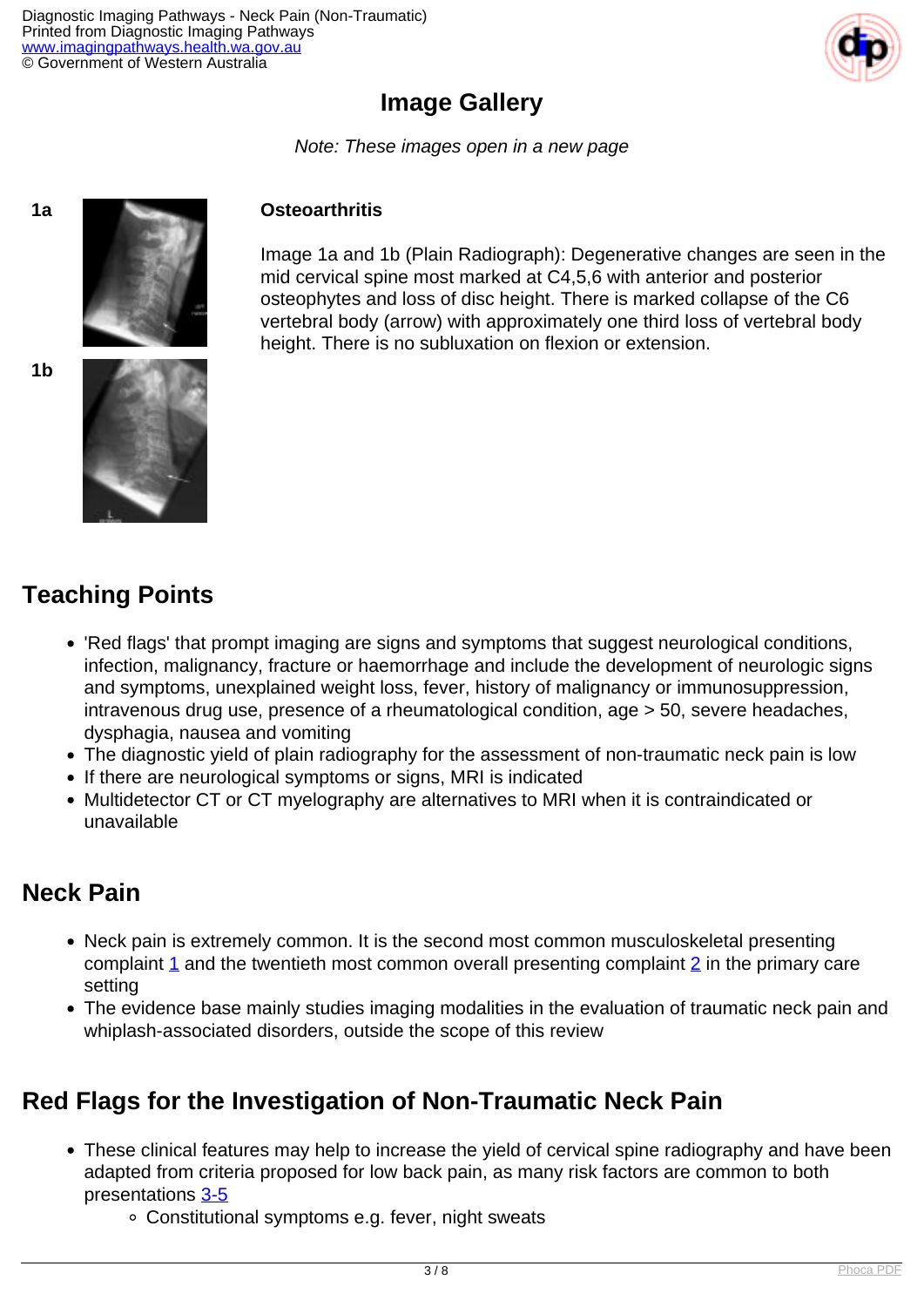

- o Immunosuppression
- ∘ Intravenous drug use
- History of malignancy or unexplained weight loss of insidious onset
- Age >50 years
- Prolonged use of corticosteroids, osteoporosis
- Suspected or diagnosed rheumatological condition
- Neurological signs or symptoms e.g. headache, dysphagia, vomiting, focal neurologic deficit
- There is no convincing evidence that the sensitivity and specificity of these red flags is sufficient to exclude serious underlying disease but they may help to reduce unnecessary use of plain radiography

## **Plain Radiography**

- Plain radiography serves poorly either as a diagnostic or screening test in non-traumatic neck pain. Most patients with non-traumatic neck pain have either normal cervical spine radiographs or agerelated degenerative changes that are often unrelated to symptoms [3](index.php/imaging-pathways/musculoskeletal-trauma/musculoskeletal/non-traumatic-neck-pain?tab=References#3)[,6-8](index.php/imaging-pathways/musculoskeletal-trauma/musculoskeletal/non-traumatic-neck-pain?tab=References#6)
- Plain radiography is not indicated for the investigation of non-traumatic neck pain unless 'red flag' features suggestive of serious underlying disease are present or symptoms have persisted for more than 6 weeks [3,](index.php/imaging-pathways/musculoskeletal-trauma/musculoskeletal/non-traumatic-neck-pain?tab=References#3)[6,](index.php/imaging-pathways/musculoskeletal-trauma/musculoskeletal/non-traumatic-neck-pain?tab=References#6)[7,](index.php/imaging-pathways/musculoskeletal-trauma/musculoskeletal/non-traumatic-neck-pain?tab=References#7)[9](index.php/imaging-pathways/musculoskeletal-trauma/musculoskeletal/non-traumatic-neck-pain?tab=References#9)
- A normal radiograph should not preclude further work-up if 'red flag' features are present [10](index.php/imaging-pathways/musculoskeletal-trauma/musculoskeletal/non-traumatic-neck-pain?tab=References#10)

## **Magnetic Resonance Imaging**

- Preferred first-line advanced imaging for the patient with non-traumatic neck pain
- MRI should be performed if there are neurologic signs or symptoms, regardless of radiographic findings [7](index.php/imaging-pathways/musculoskeletal-trauma/musculoskeletal/non-traumatic-neck-pain?tab=References#7)
- There is a paucity of evidence for the appropriate timing of MRI, but emergent MRI is suggested for suspected cord compression, cauda equina syndrome, abscess or infection. It may be appropriate to trial a period of conservative care prior to MRI for patients with cervical radiculopathy [11](index.php/imaging-pathways/musculoskeletal-trauma/musculoskeletal/non-traumatic-neck-pain?tab=References#11)[,12](index.php/imaging-pathways/musculoskeletal-trauma/musculoskeletal/non-traumatic-neck-pain?tab=References#12)
- Advantages [10](index.php/imaging-pathways/musculoskeletal-trauma/musculoskeletal/non-traumatic-neck-pain?tab=References#10)
	- Better soft tissue contrast allows for evaluation of soft tissue and osseous abnormalities in one test
	- No ionising radiation
- Disadvantages compared to CT include [10](index.php/imaging-pathways/musculoskeletal-trauma/musculoskeletal/non-traumatic-neck-pain?tab=References#10)
	- $\circ$  Cortical bone lesions are not as well visualised if bony anatomy is critical, CT may be preferred
	- Claustrophobia
	- Longer scanning time needed
	- Contraindicated in the presence of a ferromagnetic substance, e.g. Pacemaker, aneurysm clip, cochlear implant, ocular foreign body, spinal cord stimulator and some stent materials
- MRI is recommended for vertebral inflammatory and infectious processes. It can detect osteomyelitis as early as 3-5 days after onset of infection and is reported to have a sensitivity of 96% and a specificity of 92% for the detection of spinal infections, more accurate than both plain radiography and bone scan [13](index.php/imaging-pathways/musculoskeletal-trauma/musculoskeletal/non-traumatic-neck-pain?tab=References#13),[14](index.php/imaging-pathways/musculoskeletal-trauma/musculoskeletal/non-traumatic-neck-pain?tab=References#14)
- The sensitivity of MRI to detect cervical soft disc herniation is 94% [15](index.php/imaging-pathways/musculoskeletal-trauma/musculoskeletal/non-traumatic-neck-pain?tab=References#15)
- MRI is the most accurate modality for detecting suspected malignancy and vertebral metastasis, and determining disease extension around the spinal cord  $16,17,18$  $16,17,18$  $16,17,18$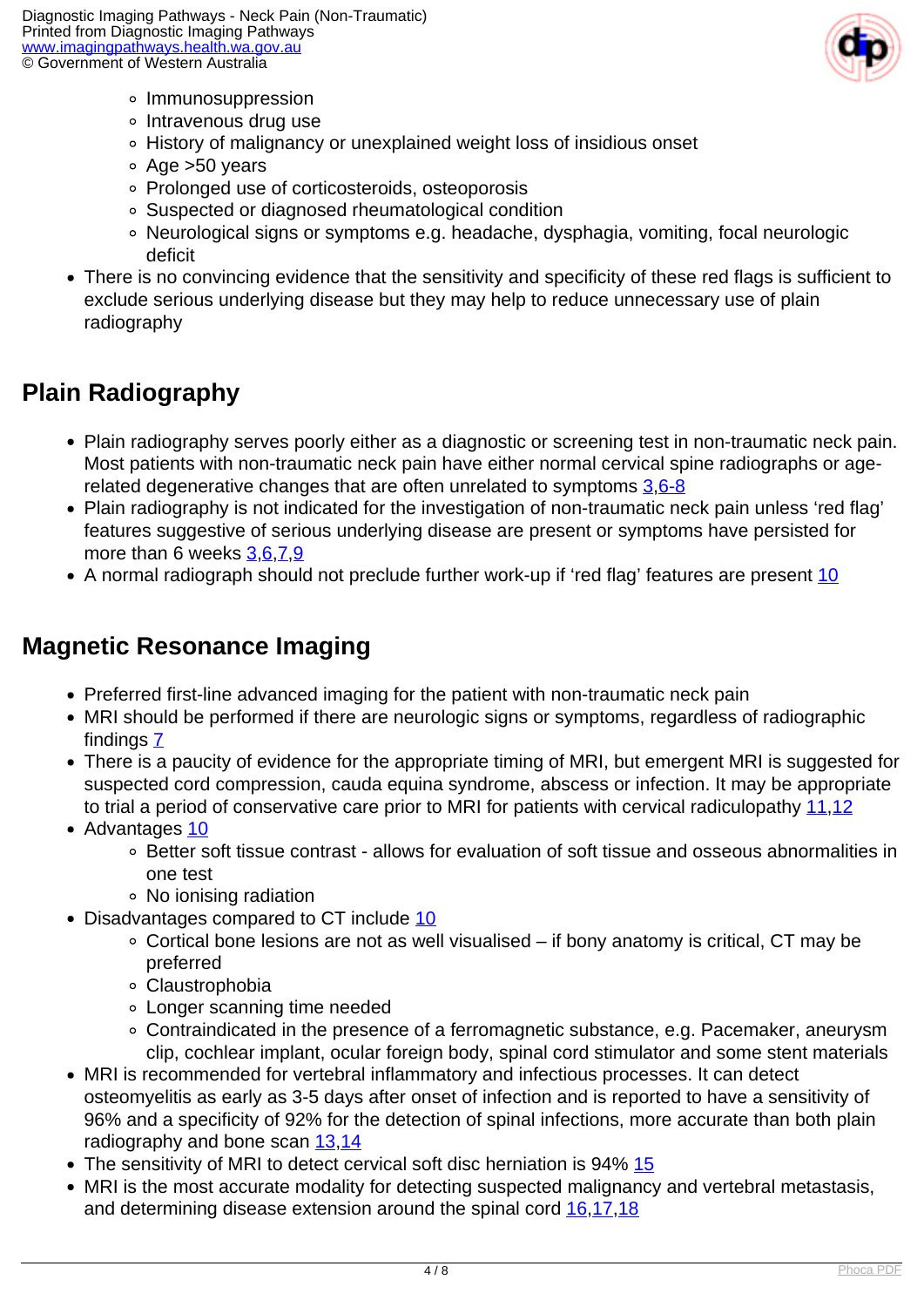

- High accuracy, sensitivity and specificity in detecting vertebral compression fractures and can provide clues to differentiate malignant, osteoporotic and infective causes [19-21](index.php/imaging-pathways/musculoskeletal-trauma/musculoskeletal/non-traumatic-neck-pain?tab=References#19)
- Abnormalities such as disc degeneration, spondylosis, disc herniation, bulging disc and foraminal stenosis can be seen on MRI in asymptomatic individuals and any causal attribution should be made after strict correlation with clinical signs and symptoms, particularly in older patients [22-26](index.php/imaging-pathways/musculoskeletal-trauma/musculoskeletal/non-traumatic-neck-pain?tab=References#22)
- Diffusion-weighted imaging, diffusion tensor imaging and fibre tractogaphy show added sensitivity in detecting intrinsic cord damage and are a developing area of research [10](index.php/imaging-pathways/musculoskeletal-trauma/musculoskeletal/non-traumatic-neck-pain?tab=References#10)

## **Computed Tomography, CT Myelography**

- CT provides superior bony detail compared to MRI [27](index.php/imaging-pathways/musculoskeletal-trauma/musculoskeletal/non-traumatic-neck-pain?tab=References#27) and is less sensitive to patient movements, but is associated with ionising radiation. It can be useful where bony anatomy is critical or in surgical planning
- Like other imaging tests, CT abnormalities including herniated discs and degenerative changes are detected in asymptomatic individuals, reducing its specificity
- CT myelography is an invasive procedure that involves injecting the thecal sac with iodinated contrast material allowing accurate measurements of central and foraminal canal diameters. When MRI is contraindicated or unavailable, CT myelography is an alternative investigation for patients with suspected cord involvement, radiculopathy or spinal stenosis  $4.7$  $4.7$

## **Cervical Discography**

- Cervical provocation discography, which includes disc stimulation and morphological evaluation, has been occasionally used to distinguish a painful cervical disc from other potential sources of pain
- There is limited evidence for the diagnostic accuracy of cervical discography [28](index.php/imaging-pathways/musculoskeletal-trauma/musculoskeletal/non-traumatic-neck-pain?tab=References#28)
- A recent study suggested that discography may cause accelerated degenerative changes in tested discs [29](index.php/imaging-pathways/musculoskeletal-trauma/musculoskeletal/non-traumatic-neck-pain?tab=References#29)

#### **References**

#### **Date of literature review: April 2013**

The search methodology is available on request. **[Email](index.php/contact-us)** 

References are graded from Level I to V according to the Oxford Centre for Evidence-Based Medicine, Levels of Evidence. [Download the document](http://www.cebm.net/wp-content/uploads/2014/06/CEBM-Levels-of-Evidence-2.1.pdf)

- 1. Ferrari R, Russell AS. **Neck pain.** Best Pract Res Clin Rheumatol. 2003;17(1):57-70. (Review article)
- 2. Pace WD, Dickinson LM, Staton EW. **Seasonal Variation in Diagnoses and Visits to Family Physicians.** Ann Fam Med. 2004;2(5):411-7. (Level I evidence)
- 3. Australian Acute Musculoskeletal Pain Guidelines Group, National Health and Medical Research Council. **Evidence-based Management of Acute Musculoskeletal Pain** [online publication]. Brisbane: Australian Academic Press Pty Ltd; 2003 [cited 2013 February 26]. (Systematic review; Evidence based guidelines) [View the reference](http://www.nhmrc.gov.au/guidelines/publications/cp94-cp95)
- 4. Nordin M, Carragee EJ, Hogg-Johnson S, Weiner SS, Hurwitz EL, Peloso PM, et al. **Assessment**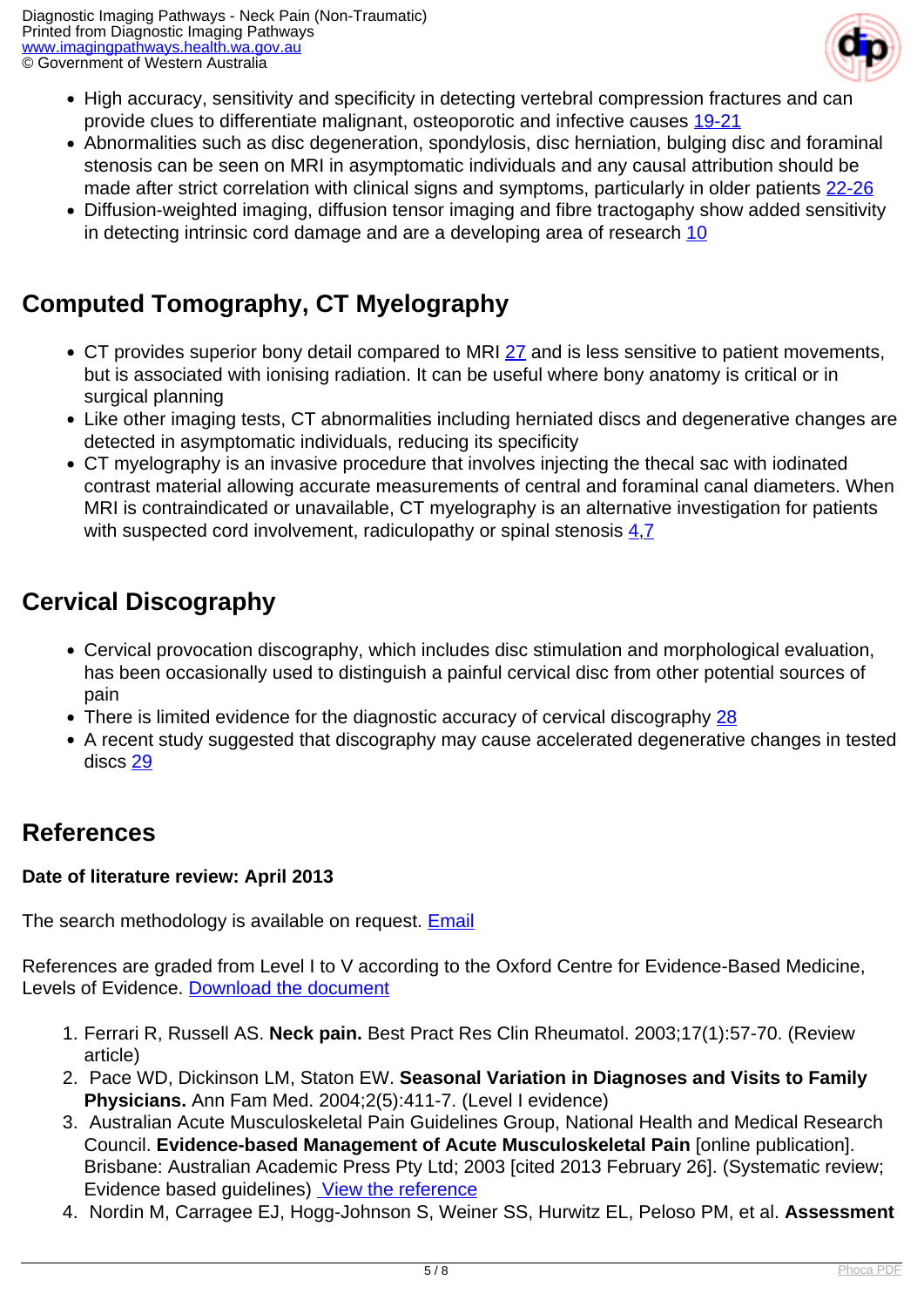

**of neck pain and its associated disorders - Results of the bone and joint decade 2000-2010 task force on neck pain and its associated disorders.** Spine [Review]. 2008;33(4):S101-22. (Review article; Best evidence synthesis)

- 5. Expert Panel on Neurologic Imaging:, Davis PC, Franz JW, Cornelius RS, Angtuaco EJ, Broderick DF, et al. **Americal College of Radiology Appropriateness Criteria: Low back pain** [online publication]. Reston, VA; 2011 [cited 2013 April 4]. (Evidence based guidelines) [View the](http://www.acr.org/~/media/ACR/Documents/AppCriteria/Diagnostic/LowBackPain.pdf) [reference](http://www.acr.org/~/media/ACR/Documents/AppCriteria/Diagnostic/LowBackPain.pdf)
- 6. Johnson MJ, Lucas GL. **Value of Cervical Spine Radiographs as a Screening Tool.** Clin Orthop Relat Res. 1997;340:102-8. (Level III evidence)
- 7. Expert Panel on Musculoskeletal Imaging:, Daffner RH, Weissman BN, Angevine PD, Arnold E, Bancroft L, et al. **American College of Radiology Appropriateness Criteria: Chronic neck pain** [online publication]. Reston, VA: American College of Radiology; 2010 [cited 2013 26 February]. (Evidence based guidelines) [View the reference](http://www.guideline.gov/content.aspx?id=23823)
- 8. Vanderdonk J, Schouten J, Passchier J, Vanromunde LKJ, Valkenburg HA. **The associations of neck pain with radiological abnormalities of the cervical spine and personality traits in a general population.** J Rheumatol. 1991;18(12):1884-9. (Level II evidence)
- 9. Heller CA, Stanley P, Lewisjones B, Lewis Jones B, Heller RF. **Value of x ray examinations of the cervical spine.** Brit Med J (Clin Research Ed). 1983;287(6401):1276-8. (Level IV evidence)
- 10. Laker S, Concannon L. **Radiologic evaluation of the neck: a review of radiography, ultrasonography, computed tomography, magnetic resonance imaging, and other imaging modalities for neck pain.** Phys Med Rehabil Clin N Am. 2011;22(3):411-28, vii. (Review article)
- 11. Pompan D. **Appropriate use of MRI for evaluating common musculoskeletal conditions.** Am Fam Physician. 2011;83(8):883-4. (Editorial)
- 12. Bono C, Ghiselli G, Gilbert T, Kreiner DS, Reitman C, Summers J, et al. **An evidence-based clinical guideline for the diagnosis and treatment of cervical radiculopathy from degenerative disorders.** Spine J. 2011;11(1):64-72. (Evidence based guideline)
- 13. Modic MT, Feiglin DH, Piraino DW, Boumphrey F, Weinstein MA, Duchesneau PM, et al. **Vertebral osteomyelitis: assessment using MR.** Radiology. 1985;157(1):157-66. (Level III evidence)
- 14. Pineda C, Vargas A, Rodríguez AV. **Imaging of Osteomyelitis: Current Concepts.** Infect Dis Clin North Am. 2006;20(4):789-825. (Review article)
- 15. Van de Kelft E, van Vyve M. **Diagnostic imaging algorithm for cervical soft disc herniation.** Acta Chir Belg. 1995;95(3):152-6. (Level III evidence)
- 16. Colletti PM, Dang HT, Deseran MW, Kerr RM, Boswell WD, Ralls PW. **Spinal MR imaging in suspected metastases: correlation with skeletal scintigraphy.** Magn Reson Imaging. 1991;9(3):349-55. (Level III evidence)
- 17. Algra PR, Bloem JL, Tissing H, Falke TH, Arndt JW, Verboom LJ. **Detection of vertebral metastases: comparison between MR imaging and bone scintigraphy.** Radiographics. 1991;11(2):219-32. (Level II evidence)
- 18. Chiewvit P, Danchaivijitr N, Sirivitmaitrie K, Chiewvit S, Thephamongkhol K. **Does magnetic resonance imaging give value-added than bone scintigraphy in the detection of vertebral metastasis?** J Med Assoc Thai. 2009;92(6):818-29. (Level III/IV evidence)
- 19. Abdel Wanis ME, Solyman MTM, Hasan NMA. **Sensitivity, specificity and accuracy of magnetic resonance imaging for differentiating vertebral compression fractures caused by malignancy, osteoporosis, and infections.** J Orthop Surg (Hong Kong). 2011;19(2):145-50. (Level III evidence)
- 20. Thawait SK, Marcus MA, Morrison WB, Klufas RA, Eng J, Carrino JA. **Research synthesis: what is the diagnostic performance of magnetic resonance imaging to discriminate benign from malignant vertebral compression fractures? Systematic review and meta-analysis.** Spine [Meta-Analysis Research Support, Non-U.S. Government Review]. 2012;37(12):E736-44. (Level I evidence)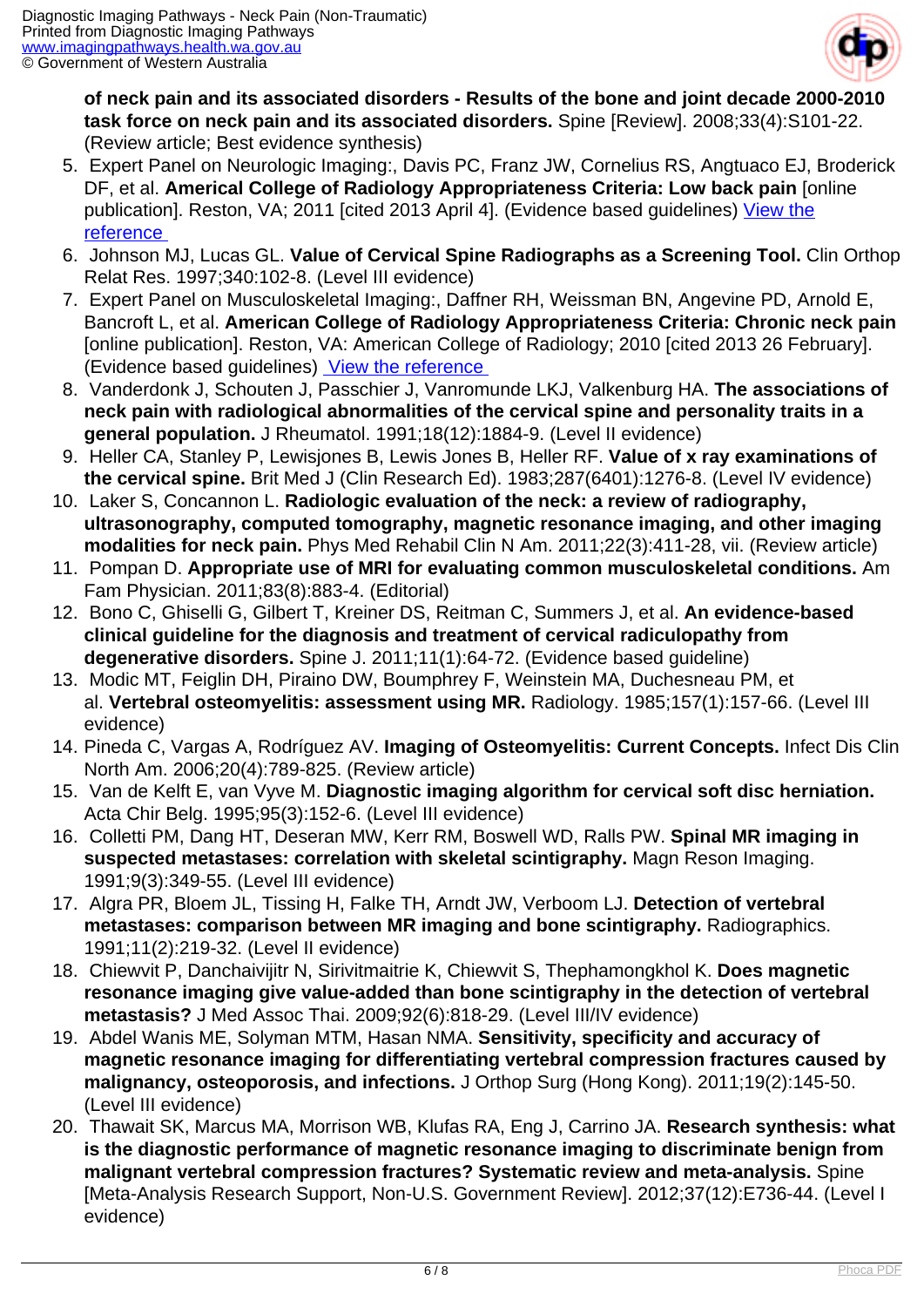

- 21. Pozzi G, Garcia Parra C, Stradiotti P, Tien TV, Luzzati A, Zerbi A. **Diffusion-weighted MR imaging in differentiation between osteoporotic and neoplastic vertebral fractures.** Eur Spine J. 2012;21 Suppl 1:S123-7. (Level III evidence)
- 22. Boden SD, Davis DO, Dina TS, Patronas NJ, Wiesel SW. **Abnormal magnetic-resonance scans of the lumbar spine in asymptomatic subjects. A prospective investigation.** J Bone Joint Surg Am. 1990;72(3):403-8. (Level III evidence)
- 23. Teresi LM, Lufkin RB, Reicher MA, Moffit BJ, Vinuela FV, Wilson GM, et al. **Asymptomatic degenerative disk disease and spondylosis of the cervical spine: MR imaging.** Radiology. 1987;164(1):83-8. (Level III evidence)
- 24. Siivola SM, Levoska S, Tervonen O, Ilkko E, Vanharanta H, Keinanen-Kiukaanniemi S. **MRI changes of cervical spine in asymptomatic and symptomatic young adults.** Eur Spine J. 2002;11(4):358-63. (Level II evidence)
- 25. Lehto IJ, Tertti MO, Komu ME, Paajanen HE, Tuominen J, Kormano MJ. **Age-related MRI changes at 0.1 T in cervical discs in asymptomatic subjects.** Neuroradiology. 1994;36(1):49-53. (Level III evidence)
- 26. Jensen MC, Brant-Zawadzki MN, Obuchowski N, Modic MT, Malkasian D, Ross JS. **Magnetic resonance imaging of the lumbar spine in people without back pain.** N Engl J Med. 1994;331(2):69-73. (Level III/IV evidence)
- 27. Beltran J, Noto AM, Chakeres DW, Christoforidis AJ. **Tumors of the osseous spine: staging with MR imaging versus CT.** Radiology. 1987;162(2):565-9. (Level III evidence)
- 28. Onyewu O, Manchikanti L, Singh V, Geffert S. **An Update of the Appraisal of the Accuracy and Utility of Cervical Discography in Chronic Neck Pain.** Pain Physician. 2012;15(6):E777-806. (Level II evidence)
- 29. Carragee E, Don A, Hurwitz E, Cuellar J, Carrino J. **2009 ISSLS Prize Winner. Does discography cause accelerated progression of degeneration changes in the lumbar disc: a ten-year matched cohort study.** Spine (Phila Pa. 1976). 2009;34(21):2338-45. (Level III evidence)

| Information from this website                                       | <b>Information from the Royal</b><br><b>Australian and New Zealand</b><br><b>College of Radiologists' website</b> |
|---------------------------------------------------------------------|-------------------------------------------------------------------------------------------------------------------|
| <b>Consent to Procedure or Treatment</b>                            | <b>Computed Tomography (CT)</b>                                                                                   |
| <b>Radiation Risks of X-rays and Scans</b>                          | <b>Contrast Medium (Gadolinium versus</b><br>lodine)                                                              |
| <b>Neck Pain (Non-Traumatic)</b><br><b>Computed Tomography (CT)</b> | <b>Gadolinium Contrast Medium</b>                                                                                 |
| <b>Magnetic Resonance Imaging (MRI)</b>                             | <b>Iodine-Containing Contrast Medium</b><br><b>Magnetic Resonance Imaging (MRI)</b>                               |
| <b>Ultrasound</b><br><b>Plain Radiography (X-ray)</b>               | <b>Plain Radiography/X-rays</b>                                                                                   |

## **Information for Consumers**